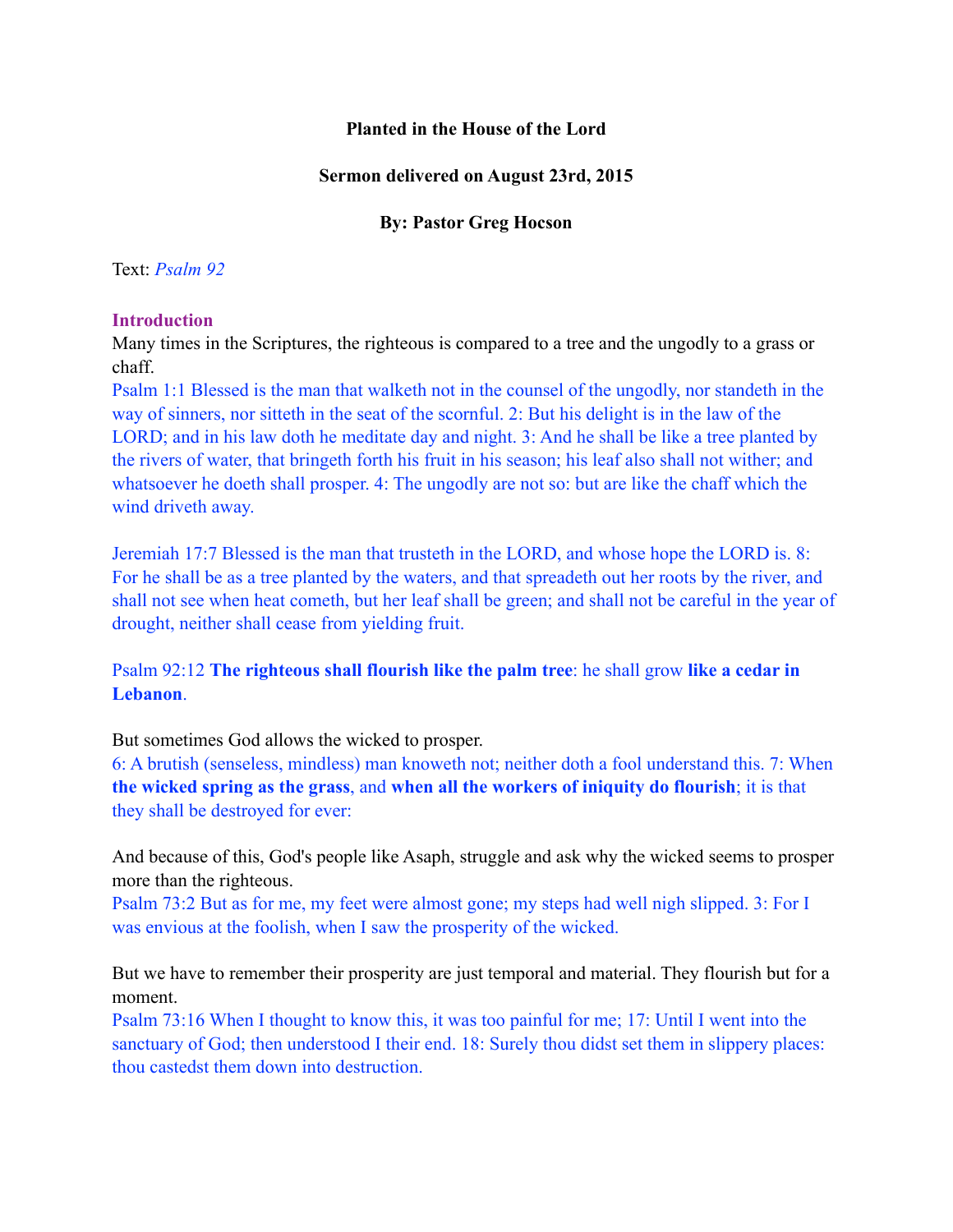Psalm 92:7 When the wicked spring as the grass (weeds), and when all the workers of iniquity do flourish; it is that they shall be destroyed for ever:

**The ungodly** may flourish, but they are like grass or weeds, which **flourish today but tomorrow are cast into the oven**. They are like chaffs which the wind drives away.

### **But the righteous are not so**!

Psalm 1:3 And he shall be like a tree planted by the rivers of water, that bringeth forth his fruit in his season; his leaf also shall not wither; and whatsoever he doeth shall prosper.

What a contrast in character and destiny! The prosperity of the ungodly is weak, worthlessness, and temporary. But not so with the righteous.

Psalm 92:12 The righteous shall flourish like the **palm tree**: he shall grow like a **cedar in Lebanon**.

### **Palm Tree**

The Palm tree to an Oriental is the queen of trees. They are ever green and they bear delicious fruit. They flourish in hot climates and sunny places. They are very durable and flexible. They can withstand violent storm and strong wind. They bend, even to the ground but they do not break. After a storm, the palm tree straightens back up and it is even stronger than it was before the storm happened. No wonder they are called the "queen of trees."

### **Cedar in Lebanon**

The righteous are like a cedar in Lebanon; where the best, tallest, largest, and strongest cedars grow. Lebanon trees are heavy and strong and are excellent building material. Solomon's temple was furnished with this timber.

The righteous are like palm trees and cedar of Lebanon, in that they remain strong and they flourish during all seasons of life.

# **How did they get there?**

How do the righteous become like a palm tree and cedar of Lebanon? 12: The righteous shall flourish like the palm tree: he shall grow like a cedar in Lebanon. 13: **Those that be planted in the house of the LORD shall flourish in the courts of our God**.

#### **1. Planted**

A tree in order to grow and flourish must be planted. A seed cannot grow to its potential unless it is planted. Stored in a bag or sitting on top of the soil will not do it. Christ followers cannot grow to their potential unless they are planted in the house of God.

# **2. Life**

A tree in order to grow and flourish, must have life. People do not plant dead trees. We plant trees that have life in it.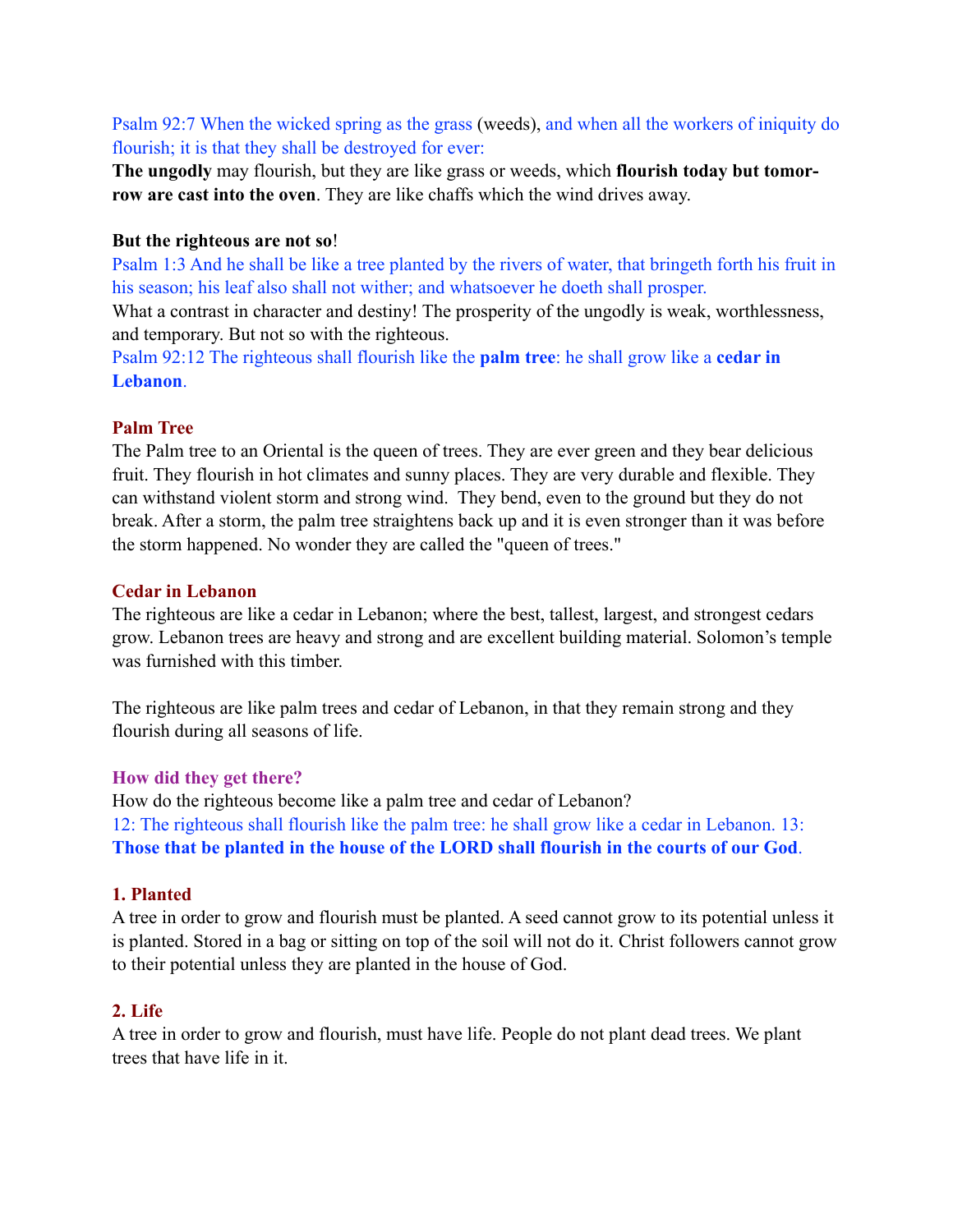So before any person ever flourish, he or she must have life. **If there is life there is growth, if there is growth there is life!** God's life must be imparted to us before we can grow and flourish as Christians.

Have you been made alive? Do you breathe the breath of life of God? Do you have that incorruptible seed which lives and abides forever? God's people are a living people, and if we do not know the life of God we know not God at all. There must be a life in us.

# **3. Location**

13: Those that be planted in **the house of the LORD** shall flourish in the courts of our God. A tree in order to grow and flourish must be planted in the right location. Location! Location! Location!

Clearly, in this passage, the will of God for His people to flourish. His will for those who have been born again, those who have been raised from the dead is to flourish, to prosper, and to grow. I believe that a **truly born again believer has an inherent desire to flourish and to grow**.

Now, the Bible says that the only way we will flourish and grow is by being planted in the house of the Lord. A believer who wants to flourish in life must remain planted in the house of the Lord.

### **The House of the LORD**

13: Those that be planted in **the house of the LORD** shall flourish in the courts of our God. But, what is the House of God? In the Old Testament it was the temple, for David said in ... Psalms 84:10 For a day in thy courts is better than a thousand. I had rather be a doorkeeper in the **house of my God**, than to dwell in the tents of wickedness.

In the OT, the House of God was a fixed beautiful building that they go to every Sabbath day to offer sacrifices and burnt offerings. But there is a major shift from Old Testament House of God to New Testament House of God. In the NT, God's House is no longer the building – it is us! It is you and me who have experienced the new birth, who have been born of water and of the Spirit. 1 Corinthians 3:16 Know ye not that ye are the temple of God, and that the Spirit of God dwelleth in you?

Ephesians 2:19 Now therefore ye are no more strangers and foreigners, but fellowcitizens with the saints, and of the **household of God**; 20: And are built upon the foundation of the apostles and prophets, Jesus Christ himself being the chief corner stone; 21: In whom all the building fitly framed together groweth unto an holy temple in the Lord: 22: In whom ye also are **builded together** for **an habitation of God** through the Spirit.

God wants to dwell in us and among us! God has chosen us to be His habitation. He wants us to be planted in His House.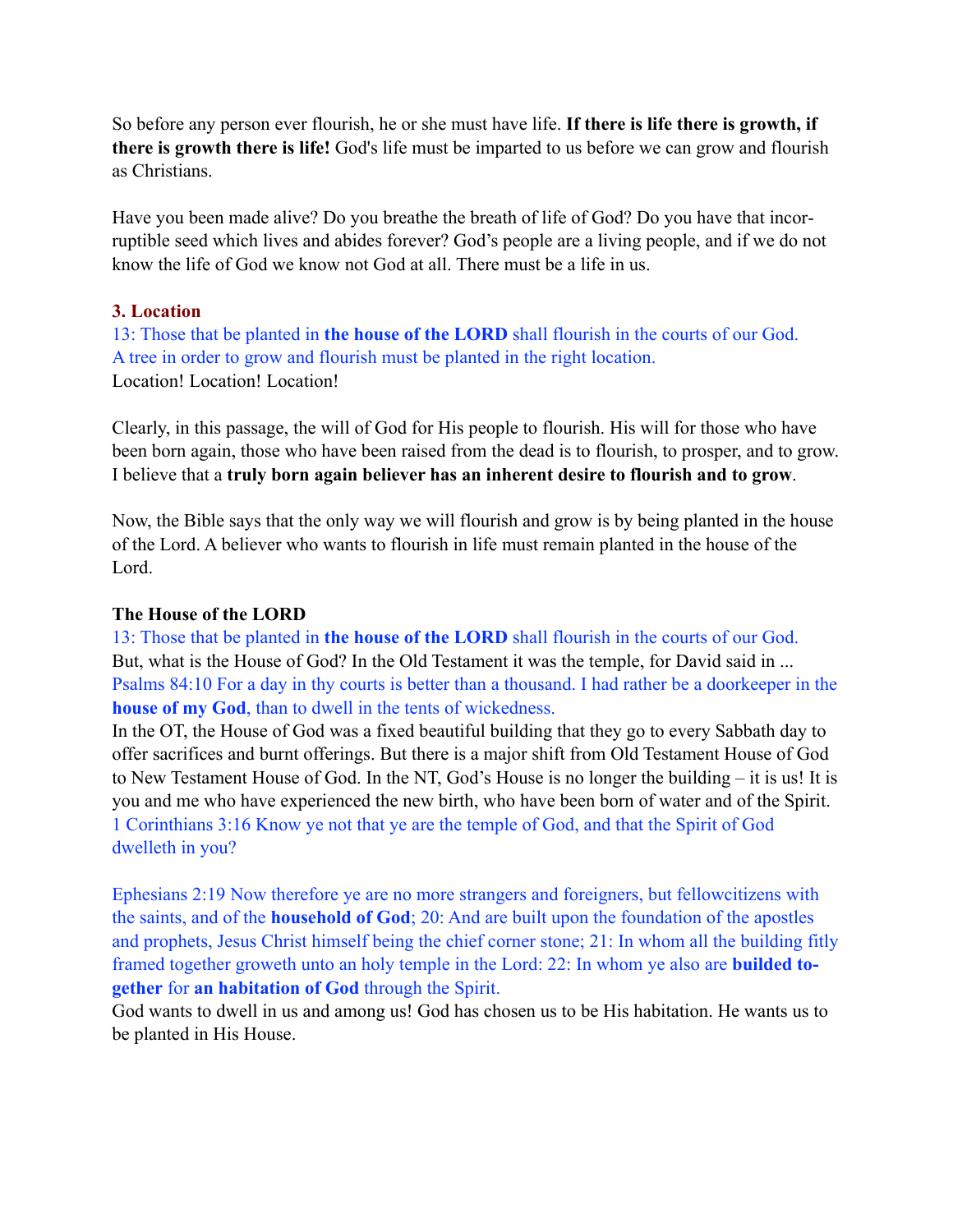A Christian planted in the House of God is just as absolutely necessary as a tomato plant planted in good soil. Neither the Christian nor the tomato plant will survive without being planted in the right location. To the tomato - good ground; to the Christian - the House of God.

You do not need to scream at a tomato plant to get tomatoes, all you need to do is plant it in rich soil and water it properly. Even so is the child of God, if he is planted in the House of God he will flourish and bear fruit.

### **4. Permanence**

The word "planted" carries this idea of being firmly rooted. It implies that it is stationary or permanent. It is in a fixed location. When something is planted, it does not move around. Colossians 2:6 As ye have therefore received Christ Jesus the Lord, so walk ye in him: 7: **Rooted and built up in him**, and stablished in the faith, as ye have been taught, abounding therein with thanksgiving.

A tree in order to flourish, must be rightly and firmly planted, so it begins to send out its roots, to drink in moisture, to get nutrients from the ground. **Any tree that is constantly uprooted and moved from one place to another will not flourish**. It may be a palm tree or Cedar tree, but unless it is firmly rooted and grounded it will not flourish. It must be planted and remain planted in one spot or location for it to flourish.

Many people, church attenders or not, do not prosper because they either have wrong attitude towards the house of God or they have neglected the house of God. The Israelites in the times of Haggai had many difficulties because they had neglected the house of the Lord. Haggai 1:9 Ye looked for much, and, lo it came to little; and when ye brought it home, I did blow upon it. Why? saith the LORD of hosts. Because of mine house that is waste, and ye run every man unto his own house.

# **How are we planted in the House of God?**

We are planted in the House of God in two respects ...

# **1. By Regeneration**

First, we are planted into the house of the Lord, into the courts of the Lord's house by the new birth.

John 1:12 But as many as received him, to them gave he power to become the sons of God, even to them that believe on his name: 13: Which were born, not of blood, nor of the will of the flesh, nor of the will of man, but of God.

# **2. At Baptism**

Secondly, we are planted into the house of the Lord at Baptism. In Baptism, we are openly and publicly confessing to the world that we are followers of Jesus and we identify with God's people and we ask to be admitted to their fellowship. In this act of public profession of faith, we are publicly brought and planted into the house.